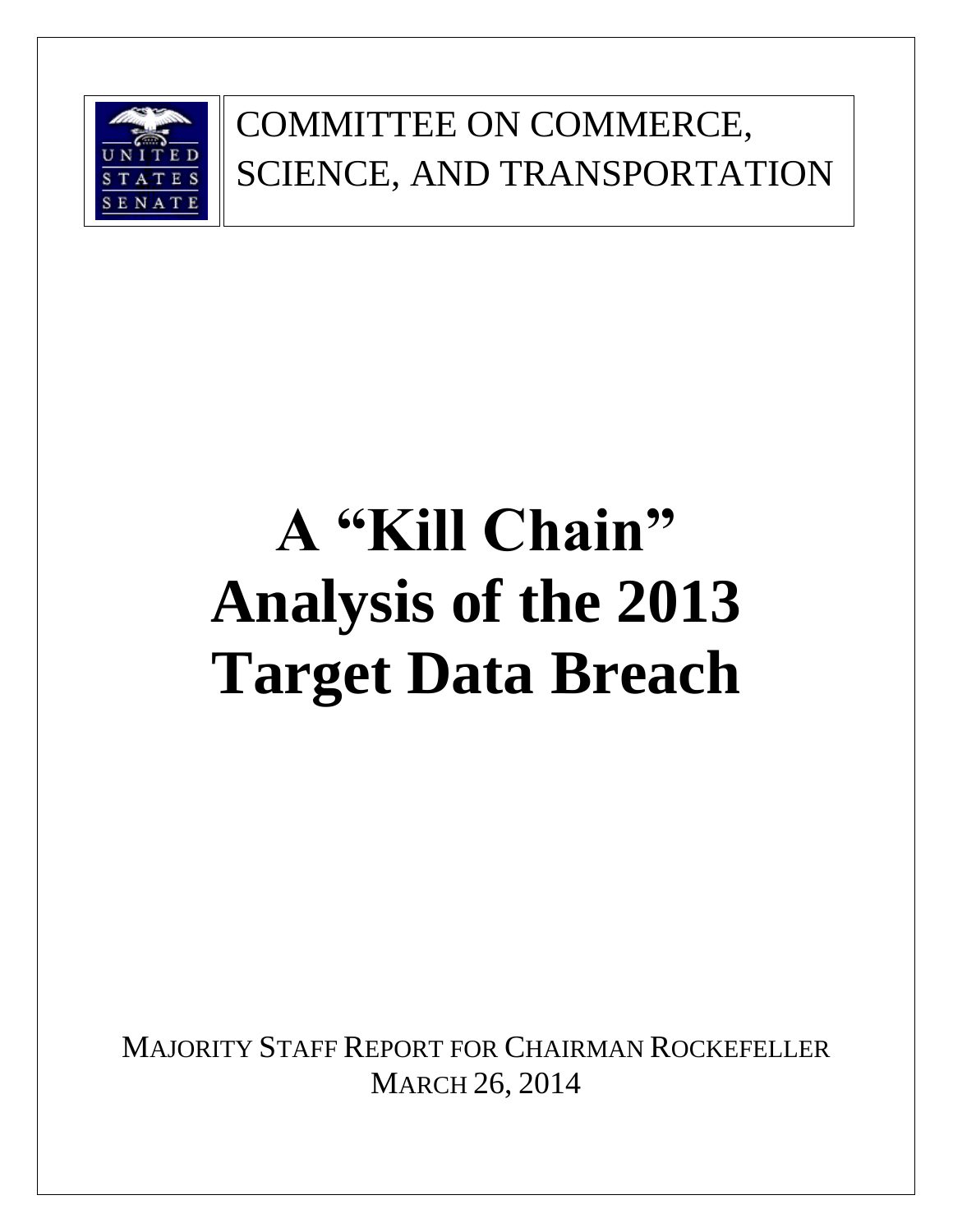#### **Executive Summary**

In November and December 2013, cyber thieves executed a successful cyber attack against Target, one of the largest retail companies in the United States. The attackers surreptitiously gained access to Target's computer network, stole the financial and personal information of as many as 110 million Target customers, and then removed this sensitive information from Target's network to a server in Eastern Europe.

This report presents an explanation of how the Target breach occurred, based on media reports and expert analyses that have been published since Target publicly acknowledged this breach on December 19, 2013. Although the complete story of how this breach took place may not be known until Target completes its forensic examination of the breach, facts already available in the public record provide a great deal of useful information about the attackers' methods and Target's defenses.

This report analyzes what has been reported to date about the Target data breach, using the "intrusion kill chain" framework, an analytical tool introduced by Lockheed Martin security researchers in 2011, and today widely used by information security professionals in both the public and the private sectors. This analysis suggests that Target missed a number of opportunities along the kill chain to stop the attackers and prevent the massive data breach. Key points at which Target apparently failed to detect and stop the attack include, but are not limited to, the following:

- Target gave network access to a third-party vendor, a small Pennsylvania HVAC company, which did not appear to follow broadly accepted information security practices. The vendor's weak security allowed the attackers to gain a foothold in Target's network.
- Target appears to have failed to respond to multiple automated warnings from the company's anti-intrusion software that the attackers were installing malware on Target's system.
- Attackers who infiltrated Target's network with a vendor credential appear to have successfully moved from less sensitive areas of Target's network to areas storing consumer data, suggesting that Target failed to properly isolate its most sensitive network assets.
- Target appears to have failed to respond to multiple warnings from the company's anti-intrusion software regarding the escape routes the attackers planned to use to exfiltrate data from Target's network.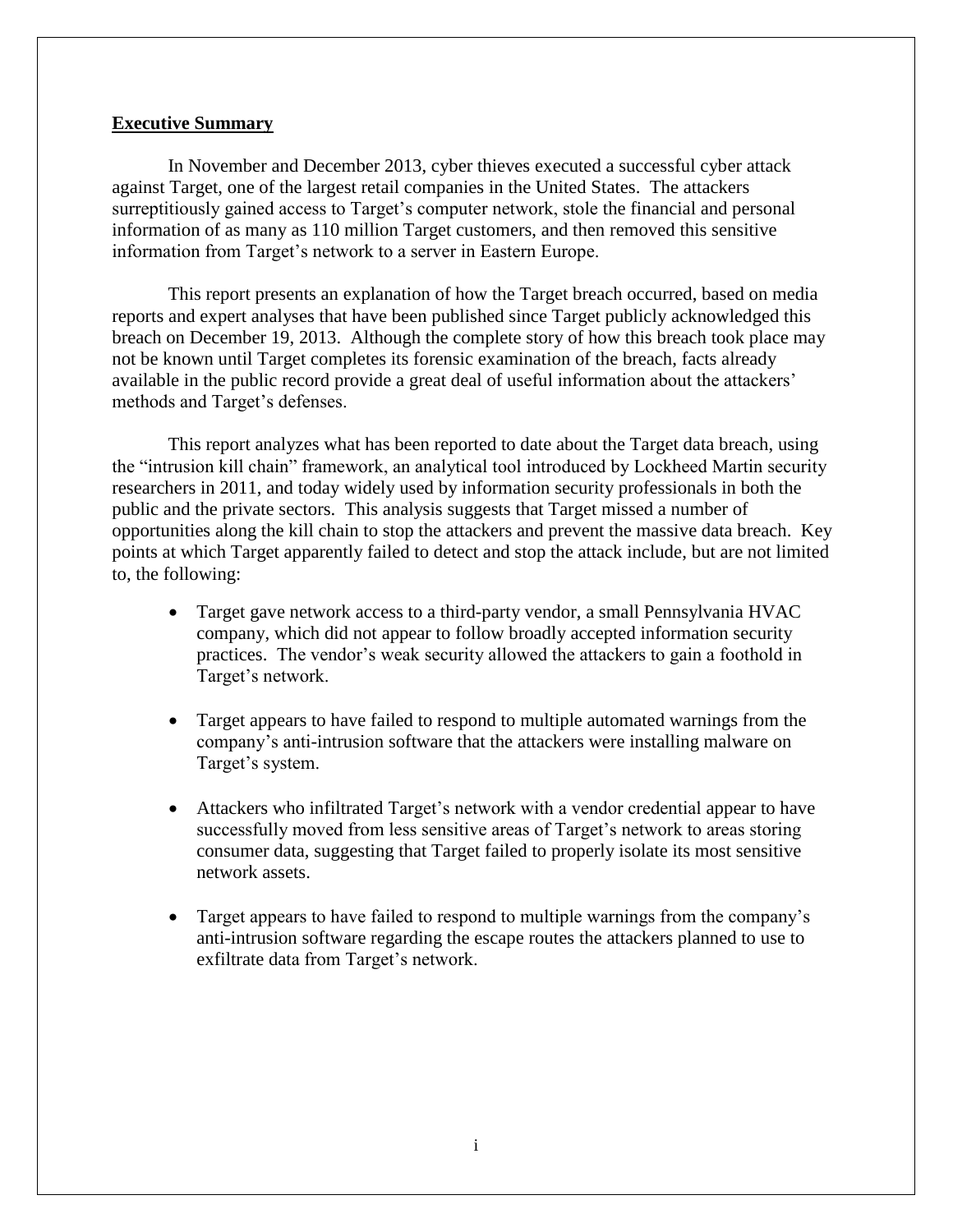#### **A. The Target Data Breach**

#### **1. The Stolen Data**

On December 19, 2013, Target publicly confirmed that some 40 million credit and debit card accounts were exposed in a breach of its network.<sup>1</sup> The Target press release was published after the breach was first reported on December 18 by Brian Krebs, an independent Internet security news and investigative reporter.<sup>2</sup> Target officials have testified before Congress that they were not aware of the breach until contacted by the Department of Justice on December 12.<sup>3</sup> The data breach affected cards used in U.S. Target stores between November 27 and December 18, 2013.<sup>4</sup>



*Figure 1 - Advertisement for Stolen Target Cards*

*Source: Krebsonsecurity.com*

Thieves were able to sell information from these cards via online black market forums known as "card shops."<sup>5</sup> These websites list card information including the card type, expiration date, track data (account information stored on a card's magnetic stripe), country of origin, issuing bank, and successful use rate for card batches over time. The newer the batch, the higher the price, as issuing banks often have not had sufficient time to identify and cancel compromised

<sup>3</sup> Testimony of John Mulligan, Target Executive Vice President and Chief Financial Officer, before the Senate Committee on the Judiciary, at 2 (Feb. 4, 2014) (online at http://www.judiciary.senate.gov/pdf/02- 04-14MulliganTestimony.pdf).

4 *Id.* at 2-3.

l

<sup>1</sup> Target, *Target Confirms Unauthorized Access to Payment Card Data in U.S. Stores* (Dec. 19, 2013) (online at http://pressroom.target.com/news/target-confirms-unauthorized-access-to-payment-card-datain-u-s-stores).

<sup>2</sup> Brian Krebs, *Sources: Target Investigating Data Breach*, KrebsOnSecurity (Dec. 18, 2013) (online at http://krebsonsecurity.com/2013/12/sources-target-investigating-data-breach/).

<sup>5</sup> Brian Krebs, *Cards Stolen in Target Breach Flood Underground Markets* (Dec. 20, 2013) (online at http://krebsonsecurity.com/2013/12/cards-stolen-in-target-breach-flood-underground-markets/).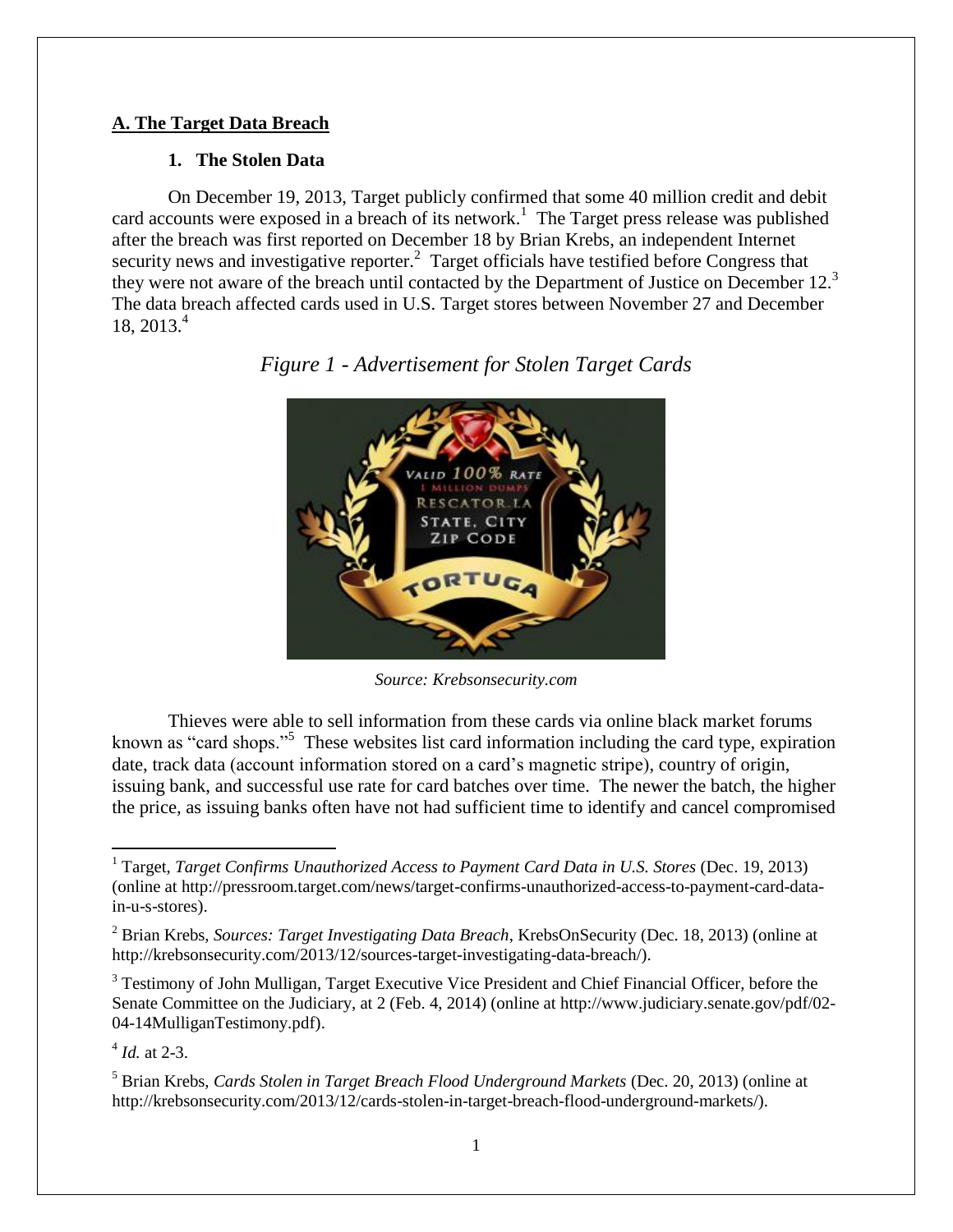cards. A seller, nicknamed "Rescator," at a notorious card shop even offered a money-back guarantee for immediately cancelled cards.<sup>6</sup> Those purchasing the information can then create and use counterfeit cards with the track data and  $\overline{PIN}$  numbers<sup>7</sup> stolen from credit and debit card magnetic stripes. Fraudsters often use these cards to purchase high-dollar items and fence them for cash, and if PIN numbers are available, a thief can extract a victim's money directly from an ATM. Based on a reading of underground forums, hackers may be attempting to decrypt the stolen Target PIN numbers.<sup>8</sup>

On January 10, 2014, Target disclosed that non-financial personal information, including names, addresses, phone numbers, and email addresses, for up to 70 million customers was also stolen during the data breach.<sup>9</sup>

#### **2. The Attack**

On January 12, Target CEO Gregg Steinhafel confirmed that malware installed on point of sale (POS) terminals<sup>10</sup> at U.S.-based Target stores enabled the theft of financial information from 40 million credit and debit cards.<sup>11</sup> This malware utilized a so-called "RAM scraping" attack, which allowed for the collection of unencrypted, plaintext data as it passed through the infected POS machine's memory before transfer to the company's payment processing provider. According to reports by Brian Krebs, a tailored version of the "BlackPOS" malware – available on black market cyber crime forums for between \$1,800 and \$2,300 – was installed on Target's POS machines.<sup>12</sup> This malware has been described by McAfee Director of Threat Intelligence Operations as "absolutely unsophisticated and uninteresting."<sup>13</sup> This assessment is in contrast

 $10$  A Point of Sale (POS) terminal is a physical device used by a merchant to process payments for goods and services purchased by a customer. Customized hardware and software is often used at a POS terminal, or cash register, part of which is used to swipe and process credit and debit card information.

<sup>11</sup> Becky Quick, *Target CEO Defends 4-Day Wait to Disclose Massive Data Hack*, CNBC (Jan. 12, 2014) (online at http://www.cnbc.com/id/101329300).

<sup>12</sup> Brian Krebs, *A First Look at the Target Intrusion, Malware*, KrebsOnSecurity (Jan. 15, 2014) (online at http://krebsonsecurity.com/2014/01/a-first-look-at-the-target-intrusion-malware/).

 6 *Id.*

 $7$  Target initially denied that debit card PIN numbers had been stolen, but reports confirmed that encrypted PIN numbers had indeed been stolen. *See* Jim Finkle and David Henry, *Exclusive: Target Hackers Stole Encrypted Bank PINs – Source*, Reuters (Dec. 25, 2013) (online at http://www.reuters.com/article/2013/12/25/us-target-databreach-idUSBRE9BN0L220131225).

<sup>8</sup> Adam Greenberg, *Hackers Seek to Decrypt PIN Codes Likely Stolen in Target Breach*, SC Magazine (Jan. 8, 2014) (online at http://www.scmagazine.com/hackers-seek-to-decrypt-pin-codes-likely-stolen-intarget-breach/article/328529/).

<sup>9</sup> Target, *Target Provides Update on Data Breach and Financial Performance* (Jan. 10, 2014) (online at http://pressroom.target.com/news/target-provides-update-on-data-breach-and-financial-performance).

<sup>13</sup> Michael Riley, Ben Elgin, Dune Lawrence, and Carol Matlack, *Missed Alarms and 40 Million Stolen Credit Card Numbers: How Target Blew It*, Bloomberg Businessweek (Mar. 13, 2014) (online at http://www.businessweek.com/articles/2014-03-13/target-missed-alarms-in-epic-hack-of-credit-carddata).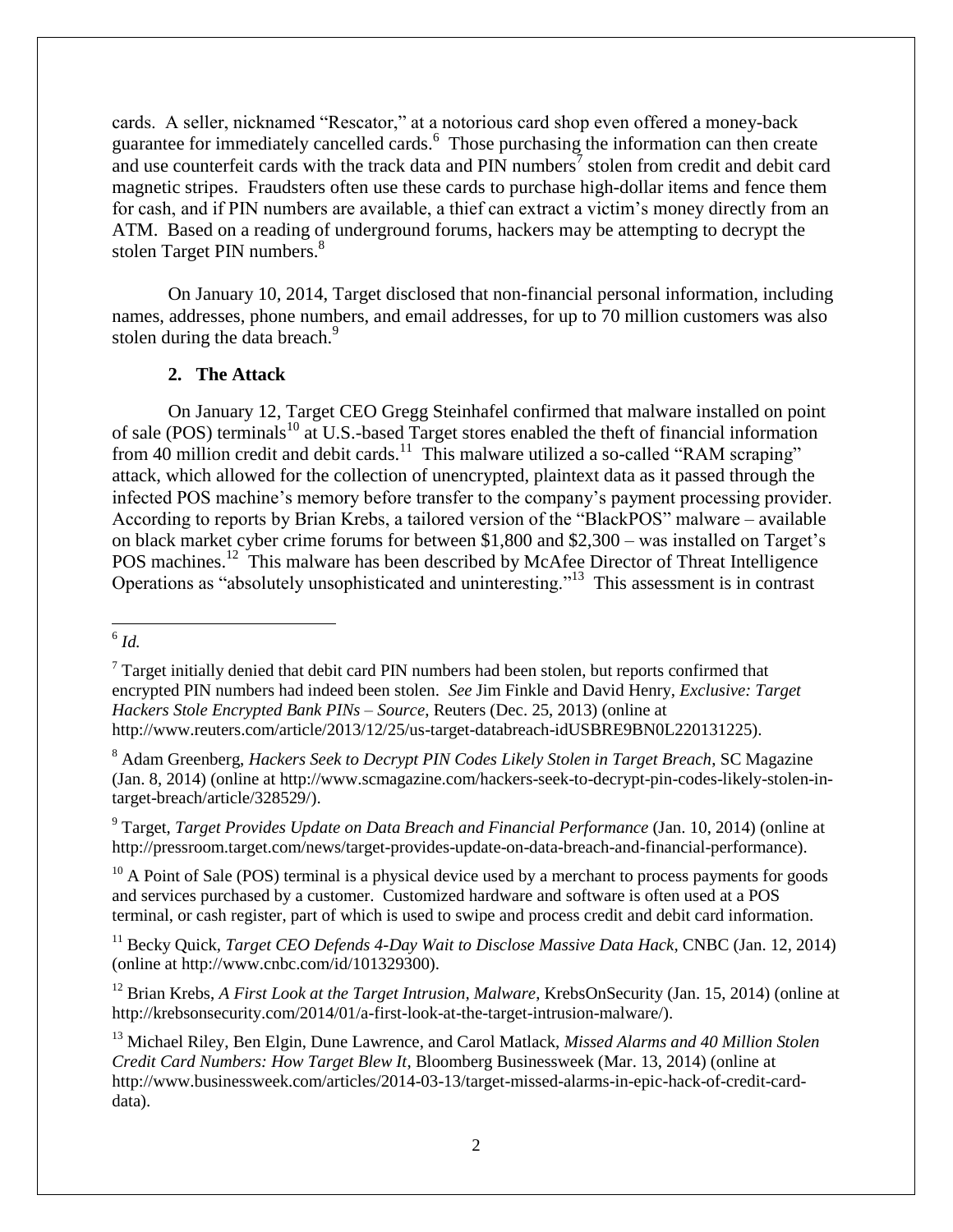with the statement of Lawrence Zelvin, Director of the Department of Homeland Security's National Cybersecurity and Communications Integration Center, who describes the malware used in the attack as "incredibly sophisticated."<sup>14</sup>

According to unnamed investigators, the attackers first installed their malware on a small number of POS terminals between November 15 and November 28, with the majority of Target's POS system infected by November 30.<sup>15</sup> A report by *The New York Times* states that the attackers first gained access to Target's internal network on November 12.<sup>16</sup>

A Dell SecureWorks report shows that the attackers also installed malware, designed to move stolen data through Target's network and the company's firewall, on a Target server.<sup>17</sup> The Dell SecureWorks team was able to analyze a sample of the actual malware used in the Target attack. The attackers reportedly first installed three variants of this malware on November 30 and updated it twice more, just before midnight on December 2 and just after midnight on December 3.<sup>18</sup> According to a *Bloomberg Businessweek* report, Target's FireEye malware intrusion detection system triggered urgent alerts with each installation of the data exfiltration malware.<sup>19</sup> However, Target's security team neither reacted to the alarms nor allowed the FireEye software to automatically delete the malware in question. Target's Symantec antivirus software also detected malicious behavior around November 28, implicating the same server flagged by FireEye's software.<sup>20</sup>

According to Seculert, a security company focused on advanced cyber threats, the malware started to send the stolen data to an external file transfer protocol (FTP) server via another compromised Target server on December 2,  $2013$ <sup>21</sup> Over the next two weeks, the

<sup>16</sup> Elizabeth A. Harris, Nicole Perlroth, Nathaniel Popper, and Hilary Stout, *A Sneaky Path Into Target Customers' Wallets* (Jan. 17, 2014) (online at http://www.nytimes.com/2014/01/18/business/a-sneakypath-into-target-customers-wallets.html).

 $17$  A third type of malware was installed on intermediate servers which presumably stored stolen data inside Target's network before the next exfiltration step. However, this malware has thus far not been analyzed publicly. *See* Keith Jarvis and Jason Milletary, *Inside a Targeted Point-of-Sale Data Breach*, Dell SecureWorks, at 5 (Jan. 24, 2014) (online at http://krebsonsecurity.com/wpcontent/uploads/2014/01/Inside-a-Targeted-Point-of-Sale-Data-Breach.pdf).

<sup>18</sup> *Id.*

 $\overline{\phantom{a}}$ 

<sup>20</sup> *Id.*

<sup>&</sup>lt;sup>14</sup> House Committee on Energy and Commerce, Subcommittee on Commerce, Manufacturing, and Trade, *Protecting Consumer Information: Can Data Breaches Be Prevented?, 113<sup>th</sup> Cong. (Feb. 5, 2014).* 

<sup>15</sup> Brian Krebs, *Target Hackers Broke in Via HVAC Company*, KrebsOnSecurity (Feb. 5, 2014) (online at http://krebsonsecurity.com/2014/02/target-hackers-broke-in-via-hvac-company/).

<sup>19</sup> Michael Riley, Ben Elgin, Dune Lawrence, and Carol Matlack, *Missed Alarms and 40 Million Stolen Credit Card Numbers: How Target Blew It*, Bloomberg Businessweek (Mar. 13, 2014) (online at http://www.businessweek.com/articles/2014-03-13/target-missed-alarms-in-epic-hack-of-credit-carddata).

<sup>21</sup> Aviv Raff, *PoS Malware Targeted Target*, Seculert (Jan. 16, 2014) (online at http://www.seculert.com/blog/2014/01/pos-malware-targeted-target.html).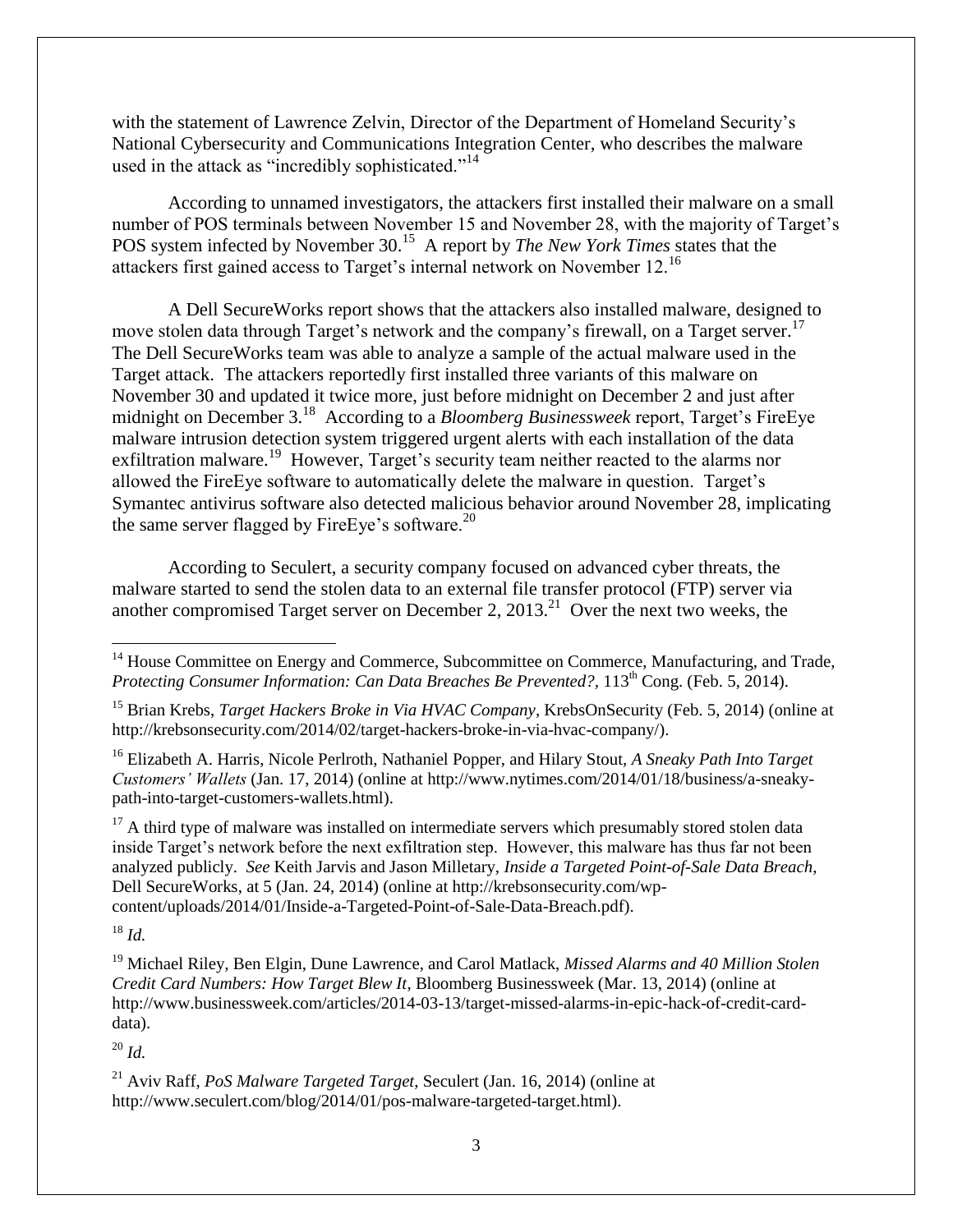attackers collected 11 GB of stolen information using a Russia-based server.<sup>22</sup> Analysis of the malware by Dell SecureWorks found that the attackers exfiltrated data between 10:00 a.m. and 6:00 p.m. Central Standard Time, presumably to obscure their work during Target's busier shopping hours.<sup>23</sup> Other sources describe a variety of external data drop locations, including compromised servers in Miami and Brazil. $^{24}$  The 70 million records of non-financial data were included in this theft, but public reports do not make clear how the attackers accessed this separate data set.



*Figure 2 - Diagram of Data Exfiltration*

The attackers reportedly first gained access to Target's system by stealing credentials from an HVAC and refrigeration company, Fazio Mechanical Services, based in Sharpsburg, Pennsylvania.<sup>25</sup> This company specializes as a refrigeration contractor for supermarkets in the mid-Atlantic region<sup>26</sup> and had remote access to Target's network for electronic billing, contract submission, and project management purposes.<sup>27</sup>

Reports indicate that at least two months before the Target data breach began, attackers stole Fazio Mechanical's credentials for accessing Target's network via emails infected with

<sup>25</sup> *Id.*

*Source: Dell SecureWorks*

l <sup>22</sup> *Id.*

<sup>23</sup> Keith Jarvis and Jason Milletary, *Inside a Targeted Point-of-Sale Data Breach*, Dell SecureWorks, at 6, 11 (Jan. 24, 2014) (online at http://krebsonsecurity.com/wp-content/uploads/2014/01/Inside-a-Targeted-Point-of-Sale-Data-Breach.pdf).

<sup>24</sup> Brian Krebs, *Target Hackers Broke in Via HVAC Company*, KrebsOnSecurity (Feb. 5, 2014) (online at http://krebsonsecurity.com/2014/02/target-hackers-broke-in-via-hvac-company/).

<sup>26</sup> Fazio Mechanical Services, *About Us* (accessed Mar. 12, 2014) (online at http://faziomechanical.com/about-us.html).

<sup>27</sup> Fazio Mechanical Services, *Statement on Target Data Breach* (accessed Mar. 12, 2014) (online at http://faziomechanical.com/Target-Breach-Statement.pdf).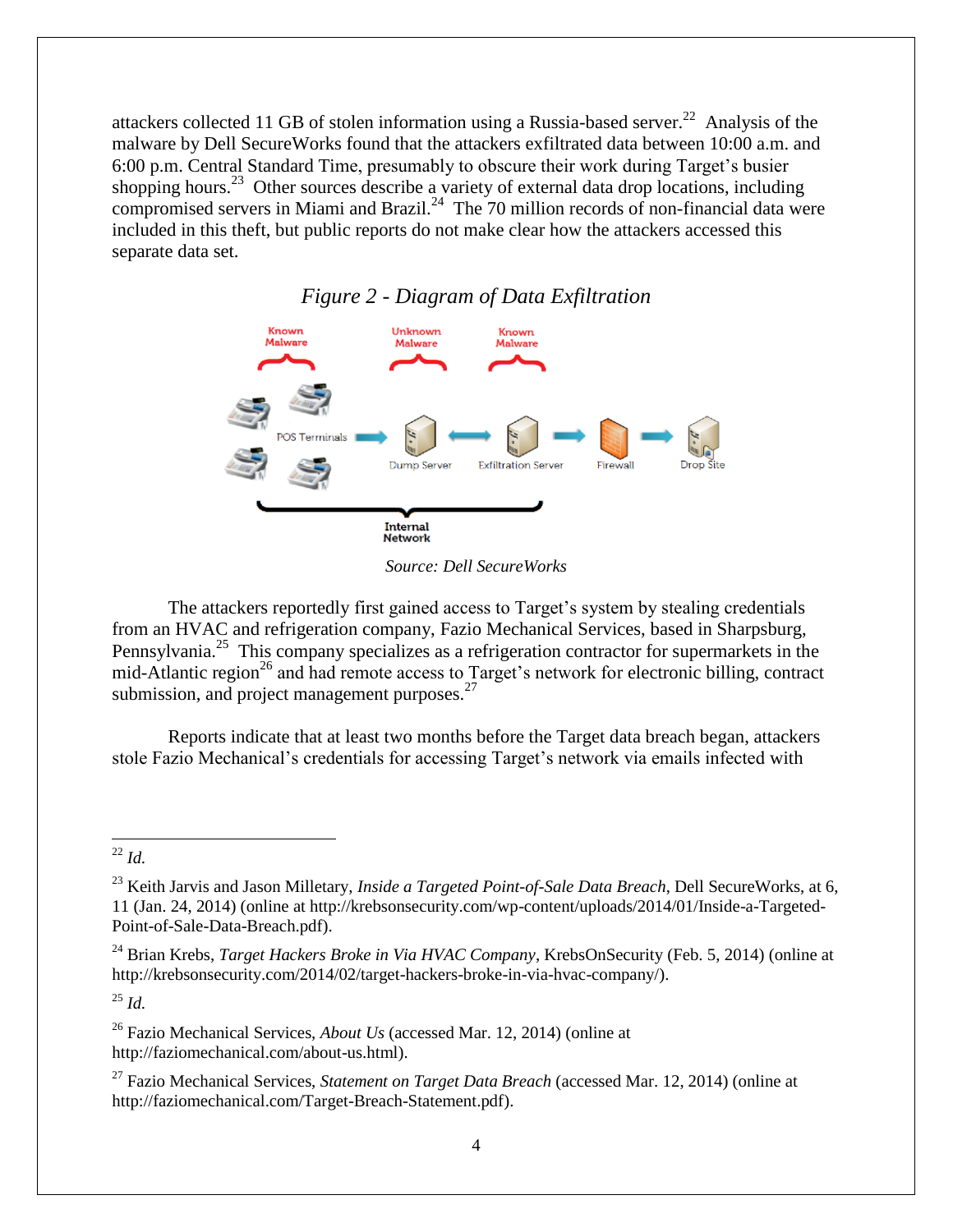malware.<sup>28</sup> According to a former Target security team member, Fazio would more than likely have had access to Target's Ariba external billing system;<sup>29</sup> however, reports do not make clear how the attackers gained access to Target's POS terminals from this initial foothold on the edge of Target's network. According to the same source, it is likely the outside portal was not fully isolated from the rest of Target's network.<sup>30</sup> Once inside, the attackers may have exploited a default account name used by an IT management software product by BMC Software to move within Target's network.<sup>31</sup> The attackers also disguised their data exfiltration malware as a legitimate BMC Software product. $32$ 

#### **B. The Kill Chain**

#### *Figure 3 – Diagram of the Intrusion Kill Chain*



*Source: Lockheed Martin*

#### **1. The "Kill Chain" as a Cybersecurity Defense Tool**

The conventional model of information security relies on static defense (e.g. intrusion detection systems and antivirus software) and assumes that attackers have an inherent advantage over defenders given ever-shifting technologies and undiscovered software vulnerabilities. In 2011, the Lockheed Martin Computer Incident Response Team staff published a white paper explaining how these conventional defenses were not sufficient to protect organizations from sophisticated "advanced persistent threats" (APTs).<sup>33</sup> The paper proposed an "intelligence-

 $^{29}$  *Id.* 

l

<sup>30</sup> *Id.*

<sup>31</sup> Brian Krebs, *New Clues in the Target Breach*, KrebsOnSecurity (Jan. 29, 2014) (online at http://krebsonsecurity.com/2014/01/new-clues-in-the-target-breach/).

<sup>32</sup> Keith Jarvis and Jason Milletary, *Inside a Targeted Point-of-Sale Data Breach*, Dell SecureWorks, at 6 (Jan. 24, 2014) (online at http://krebsonsecurity.com/wp-content/uploads/2014/01/Inside-a-Targeted-Point-of-Sale-Data-Breach.pdf).

<sup>33</sup> Eric M. Hutchins, Michael J. Cloppert, Rohan M. Amin, *Intelligence-Driven Computer Network Defense Informed by Analysis of Adversary Campaigns and Intrusion Kill Chains*, Lockheed Martin (2011) (online at http://www.lockheedmartin.com/content/dam/lockheed/data/corporate/documents/LM-White-Paper-Intel-Driven-Defense.pdf).

<sup>&</sup>lt;sup>28</sup> Sources have identified malware known as "Citadel," which steals passwords on compromised machines. However, this has not been confirmed. *See* Brian Krebs, *Email Attack on Vendor Set Up Breach at Target*, KrebsOnSecurity (Feb. 12, 2014) (online at http://krebsonsecurity.com/2014/02/emailattack-on-vendor-set-up-breach-at-target/).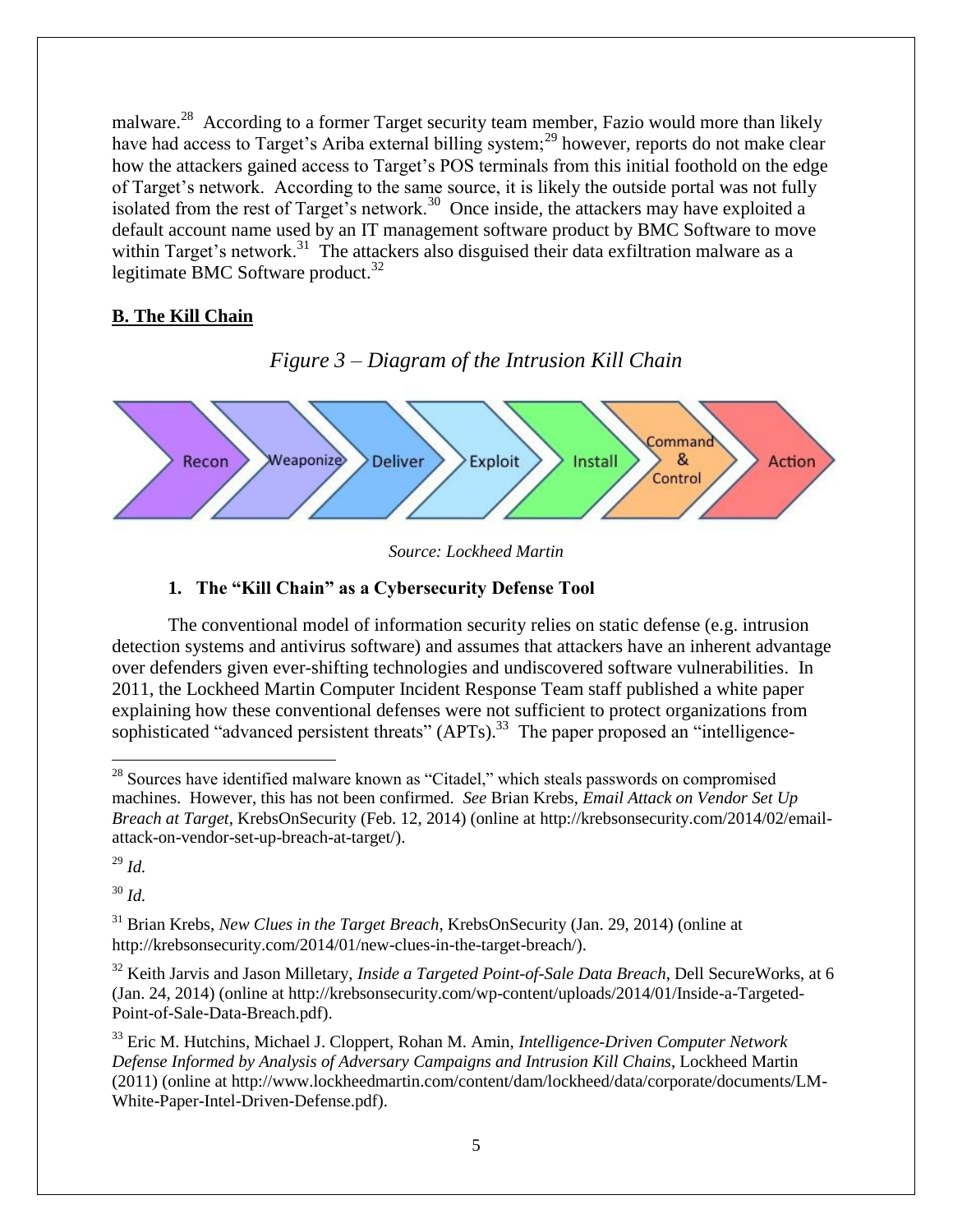driven, threat-focused approach to study intrusions from the adversaries' perspective" that could give network defenders the upper hand in fighting cyber attackers.<sup>34</sup>

Instead of installing static defense tools and waiting for the next attack, the paper argued, network defenders should continuously monitor their systems for evidence that attackers are trying to gain access to their systems. Any intrusion attempt reveals important information about an attacker's tactics and methodology. Defenders can use the intelligence they gather about an attacker's playbook to "anticipate and mitigate future intrusions based on knowledge of the threat."<sup>35</sup> When a defender analyzes the actions of attackers, finds patterns, and musters resources to address capability gaps, "it raises the costs an adversary must expend to achieve their objectives . . . [and] such aggressors have no inherent advantage over defenders."<sup>36</sup>

To illustrate how network defenders can act on their knowledge of their adversaries' tactics, the paper lays out the multiple steps an attacker must proceed through to plan and execute an attack. These steps are the "kill chain." While the attacker must complete all of these steps to execute a successful attack, the defender only has to stop the attacker from completing any one of these steps to thwart the attack.

Analyzing past attacks, utilizing threat intelligence, and improving defenses at all phases of the kill chain allow a defender to detect and deny future attacks earlier and earlier in the kill chain. This requires constant vigilance, but it can theoretically defend against even APTs using so-called "zero-day" exploits, which utilize previously unknown vulnerabilities and attack signatures that defense tools cannot detect. $3^7$ 

l <sup>34</sup> *Id.* at 2.

<sup>35</sup> *Id.*

<sup>36</sup> *Id.* at 3.

<sup>37</sup> *Id.* at 4-5.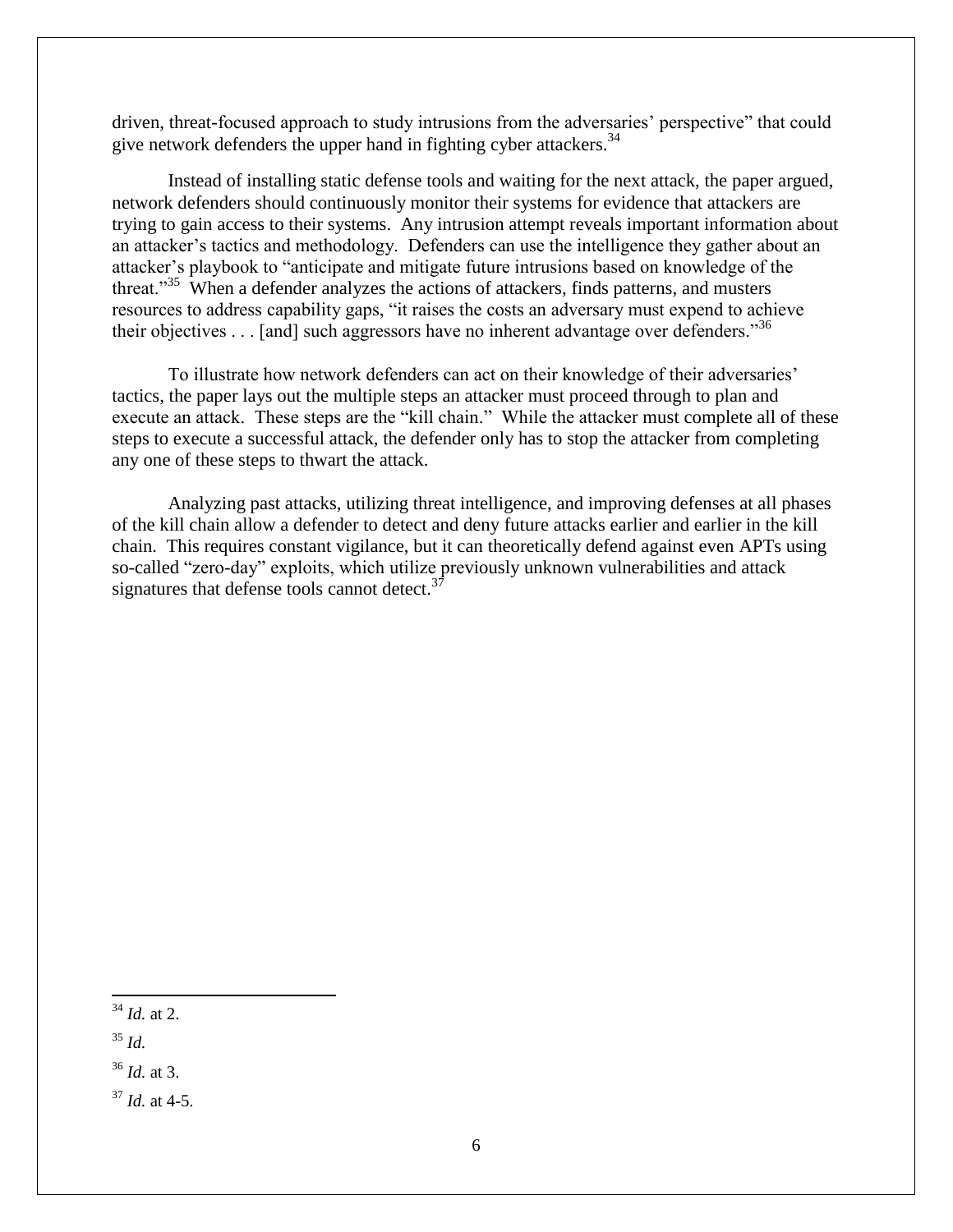





#### **2. Analysis of the Target Data Breach Using the Kill Chain**

John Mulligan, Target's Executive Vice President and Chief Financial Officer, testified that his company "had in place multiple layers of protection, including firewalls, malware detection software, intrusion detection and prevention capabilities and data loss prevention tools."<sup>38</sup> He further stated that Target had been certified in September 2013 as compliant with the Payment Card Industry Data Security Standards (PCI-DSS),<sup>39</sup> which credit card companies require before allowing merchants to process credit and debit card payments.

These steps were obviously not sufficient to prevent the breach. Based on public information about Target's breach reviewed in the previous section, this section walks through the steps of the kill chain and analyzes what actions Target and its contractor, Fazio Mechanical Services, did or did not take to defend themselves.

#### *A. Reconnaissance – Attacker Quietly Gathers Information About Victim*

As discussed above, the attacker may have sent malware-laden emails to Fazio at least two months before the Target data breach began. According to analysis by Brian Krebs, the attacker may have found information on Target's third-party vendors through simple Internet searches, which, at the time of his writing, displayed Target's supplier portal and facilities

l

<sup>&</sup>lt;sup>38</sup> Testimony of John Mulligan, Target Executive Vice President and Chief Financial Officer, before the Senate Committee on the Judiciary, at 4-5 (Feb. 4, 2014) (online at http://www.judiciary.senate.gov/pdf/02-04-14MulliganTestimony.pdf).

 $39$  *Id.* at 5.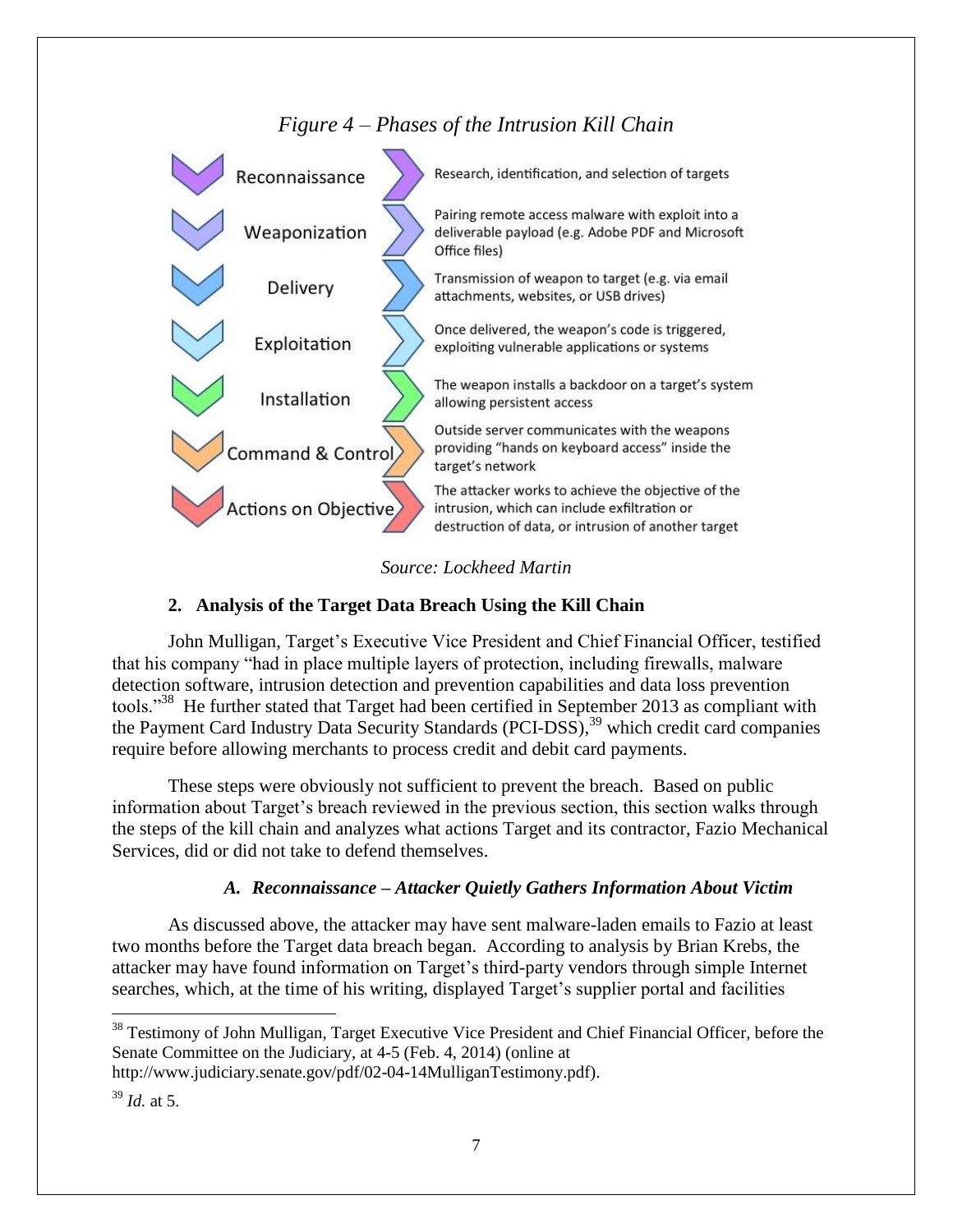management pages.<sup>40</sup> Files available on these sites provided information for HVAC vendors and, through a metadata analysis, allowed the attacker to map Target's internal network prior to the breach. To disrupt this step in the kill chain, Target could have limited the amount of publicly available vendor information. Target could have also shared threat information with its suppliers and vendors and encouraged collaboration on security within the community.

#### *B. Weaponization – Attacker Prepares Attack Payload to Deliver to Victim*

While unconfirmed, the attacker likely weaponized its malware targeting Fazio in an email attachment, likely a PDF or Microsoft Office document. Fazio could have disrupted this step in the kill chain through the use of broadly accepted real-time monitoring and anti-malware software. However, according to investigators familiar with the case, Fazio used the free version of Malwarebytes Anti-Malware, which does not provide real-time protection and is intended only for individual consumer use. $41$ 

#### *C. Delivery – Attacker Sends Payload to Victim*

The attacker sent infected emails to Fazio in a so-called phishing attack. Phishing, or "spear phishing," when an attacker customizes email messages using social engineering techniques (e.g. checking Facebook or LinkedIn for a potential victim's business associates and relationships), is a well-known attack method. Fazio could have disrupted this step in the kill chain by training its staff to recognize and report phishing emails. Real-time monitoring and anti-malware software could have also potentially detected the infected file(s).

While reports are unconfirmed, the malware on Fazio's systems may have recorded passwords and provided the attackers with their key to Target's Ariba external billing system. In this phase of the kill chain, Target could have potentially disrupted the attack by requiring twofactor authentication for its vendors. Two-factor authentication includes a regular password system augmented by a second step, such as providing a code sent to the vendor's mobile phone or answering extra security questions. According to a former Target vendor manager, Target rarely required two-factor authentication from its low-level contractors.<sup>42</sup> PCI-DSS require twofactor authentication for remote access to payment networks and access controls for all users, <sup>43</sup> although the Ariba system is not technically related to Target's POS system.

However the attackers actually leveraged their access to this vendor's system to enter Target's network, less security at the perimeter of Target's network may have contributed to the attackers' success in breaching the most sensitive area of Target's network containing cardholder

 $^{41}$  *Id.* 

 $\overline{\phantom{a}}$ 

<sup>42</sup> *Id.*

<sup>43</sup> Standard 7.2 and 8.3 are most relevant to this discussion. Version 3.0 of the standard was released in November 2013, after the Target breach. As such, this report references the previous version 2.0. *See* Payment Card Industry Security Standards Council, *Payment Card Industry (PCI) Data Security Standard Version 2.0*, at 44, 47 (Oct. 2010) (online at

https://www.pcisecuritystandards.org/documents/pci\_dss\_v2.pdf).

<sup>40</sup> Brian Krebs, *Email Attack on Vendor Set Up Breach at Target*, KrebsOnSecurity (Feb. 12, 2014) (online at http://krebsonsecurity.com/2014/02/email-attack-on-vendor-set-up-breach-at-target/).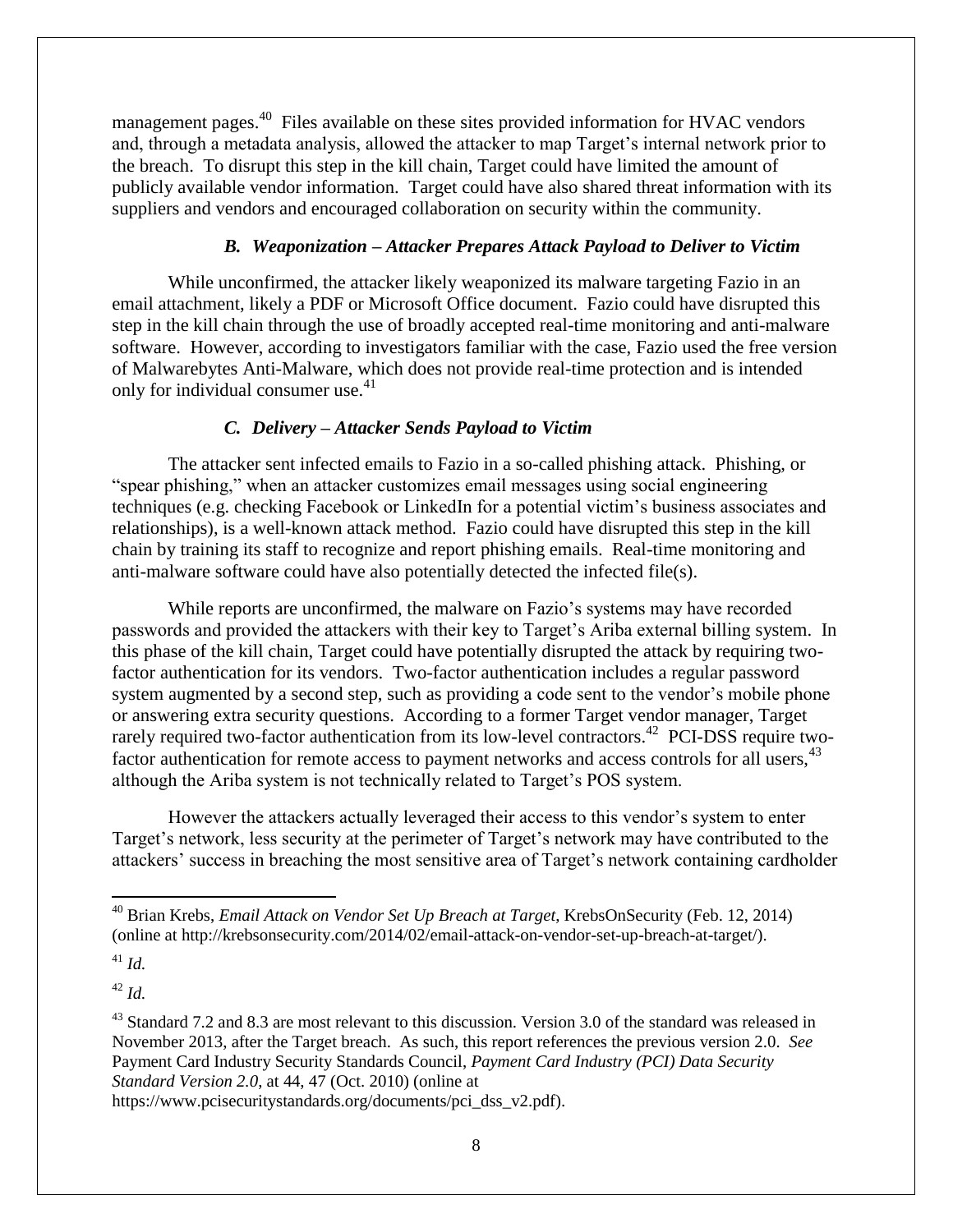data. Using the Fazio credentials to gain access to Target's inner network, it appears the attackers then directly uploaded their RAM scraping malware to POS terminals.

#### *D. Exploitation – Attackers Payload Deployed in Victim's Network*

Once delivered, the RAM scraping malware and exfiltration malware began recording millions of card swipes and storing the stolen data for later exfiltration. Target could have potentially blocked the effect of the exfiltration malware on its servers by either allowing its FireEye software to delete any detected malware, or, if not choosing the automatic option, by following up on the several alerts that were triggered at the time of malware delivery. According to *Businessweek*, the FireEye software sent an alert with the generic name "malware.binary" to Target security staff.<sup>44</sup> It is possible that Target staff could have viewed this alert as a false positive if the system was frequently alarming.

Another protective step could have been paying greater attention to industry and government intelligence analyses. According to an FBI industry notification, RAM scraping malware has been observed since 2011.<sup>45</sup> Furthermore, a *Reuters* report stated that Visa published in April and August of 2013 two warnings about the use of RAM scraping malware in attacks targeting retailers.<sup>46</sup> These warnings apparently included recommendations for reducing the risk of a successful attack. According to the *Wall Street Journal*, Target's security staff made their misgivings known about vulnerabilities on the company's POS system; however, it is unclear if Target took any action to address vulnerabilities before the attack. $47$ 

#### *E. Installation – Attacker Establishes Foothold in Victim's Network*

Reports suggest that the attacker maintained access to Fazio's systems for some time while attempting to further breach Target's network. It is unclear exactly how the attacker could have escalated its access from the Ariba external billing system to deeper layers of Target's internal network. But given the installation of the BlackPOS malware on Target's POS terminals, the compromise of 70 million records of non-financial data, and the compromise of the internal Target servers used to gather stolen data, it appears that the attackers succeeded in moving through various key Target systems.

l

<sup>44</sup> Michael Riley, Ben Elgin, Dune Lawrence, and Carol Matlack, *Missed Alarms and 40 Million Stolen Credit Card Numbers: How Target Blew It*, Bloomberg Businessweek (Mar. 13, 2014) (online at http://www.businessweek.com/articles/2014-03-13/target-missed-alarms-in-epic-hack-of-credit-carddata).

<sup>45</sup> FBI Cyber Division, *Recent Cyber Intrusion Events Directed Toward Retail Firms* (Jan. 17, 2014) (online at http://krebsonsecurity.com/wp-content/uploads/2014/01/FBI-CYD-PIN-140117-001.pdf).

<sup>46</sup> Jim Finkle and Mark Hosenball, *Exclusive: More Well-Known U.S. Retailers Victims of Cyber Attacks – Sources*, Reuters (Jan 12, 2014) (online at http://www.reuters.com/article/2014/01/12/us-targetdatabreach-retailers-idUSBREA0B01720140112).

<sup>47</sup> Danny Yadron, Paul Ziobro, Devlin Barrett, *Target Warned of Vulnerabilities Before Data Breach*, The Wall Street Journal (Feb. 14, 2014) (online at

http://online.wsj.com/news/articles/SB10001424052702304703804579381520736715690).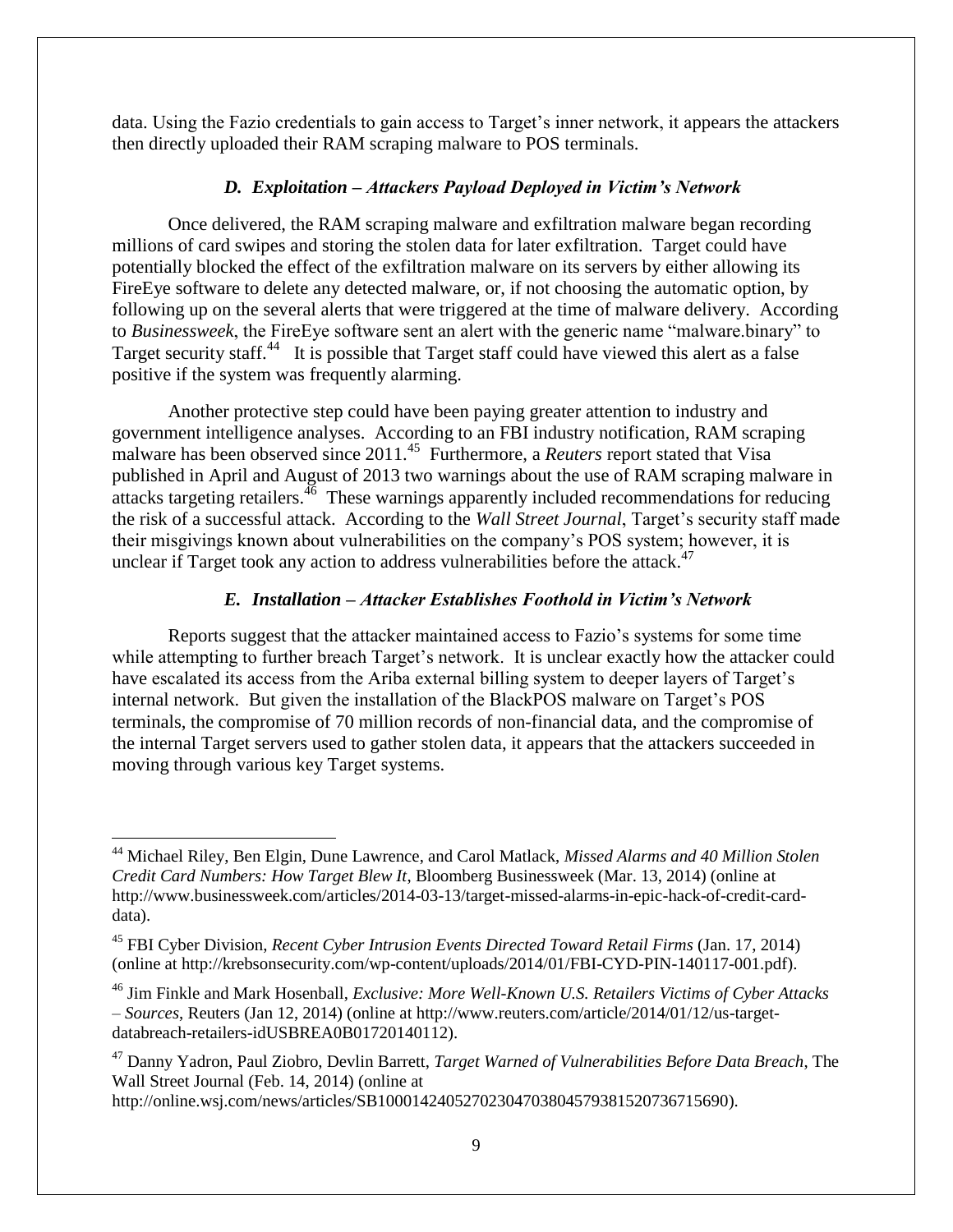Brian Krebs and Dell SecureWorks posit that the attackers may have exploited a default account name used in a BMC Software information technology management system;<sup>48</sup> however, it is unclear exactly how the attackers found the account password. If the theory is true, a protective step at this phase of the kill chain could have included the elimination or alteration of unneeded default accounts, as called for in PCI-DSS 2.1.<sup>49</sup>

In its recently filed 10K, Target states that in the fall of 2013, "an independent third-party assessor found the portion of our network that handles payment card information to be compliant with applicable data security standards."<sup>50</sup> One of those standards would have been PCI-DSS 11.5, which requires vendors to monitor the integrity of critical system files.<sup>51</sup> To achieve this standard, Target could have used a technique called "white listing," whereby only approved processes are allowed to run on a machine.

#### *F. Command and Control (C2) – Attacker Has "Hands on the Keyboard" Remote Access to Victim's Network*

Based on the reported timeline of the breach, the attackers had access to Target's internal network for over a month and compromised internal servers with exfiltration malware by November 30. While the exact method by which the attackers maintained command and control is unknown, it is clear the attackers were able to maintain a line of communication between the outside Internet and Target's cardholder network.

In this phase of the kill chain, one protective step includes analysis of the location of credentialed users in the network. For example, if the attackers were still using Fazio's stolen credentials, an analyst would have reason to be concerned if that credential was being used in an unrelated area of the Target network. That the attackers were still using Fazio's credentials when installing malware or moving through the Target network is unlikely, but the analysis could have still proven useful.

Another protective step at this phase would have been strong firewalls between Target's internal systems and the outside Internet (e.g., routing traffic through a proxy) to help disrupt the attacker's command and control.Target could also have filtered or blocked certain Internet connections commonly used for command and control.

 $\overline{\phantom{a}}$ 

<sup>51</sup> Payment Card Industry Security Standards Council, *Payment Card Industry (PCI) Data Security Standard Version 2.0*, at 63 (Oct. 2010) (online at https://www.pcisecuritystandards.org/documents/pci\_dss\_v2.pdf).

<sup>48</sup> Brian Krebs, *New Clues in the Target Breach*, KrebsOnSecurity (Jan. 29, 2014) (online at http://krebsonsecurity.com/2014/01/new-clues-in-the-target-breach/); Keith Jarvis and Jason Milletary, *Inside a Targeted Point-of-Sale Data Breach*, Dell SecureWorks, at 5 (Jan. 24, 2014) (online at http://krebsonsecurity.com/wp-content/uploads/2014/01/Inside-a-Targeted-Point-of-Sale-Data-Breach.pdf).

<sup>49</sup> Payment Card Industry Security Standards Council, *Payment Card Industry (PCI) Data Security Standard Version 2.0*, at 24 (Oct. 2010) (online at https://www.pcisecuritystandards.org/documents/pci\_dss\_v2.pdf).

 $50$  Target Corporation, SEC Form 10-K, at 17, 47 (Mar. 14, 2014) (online at http://www.sec.gov/Archives/edgar/data/27419/000002741914000014/tgt-20140201x10k.htm).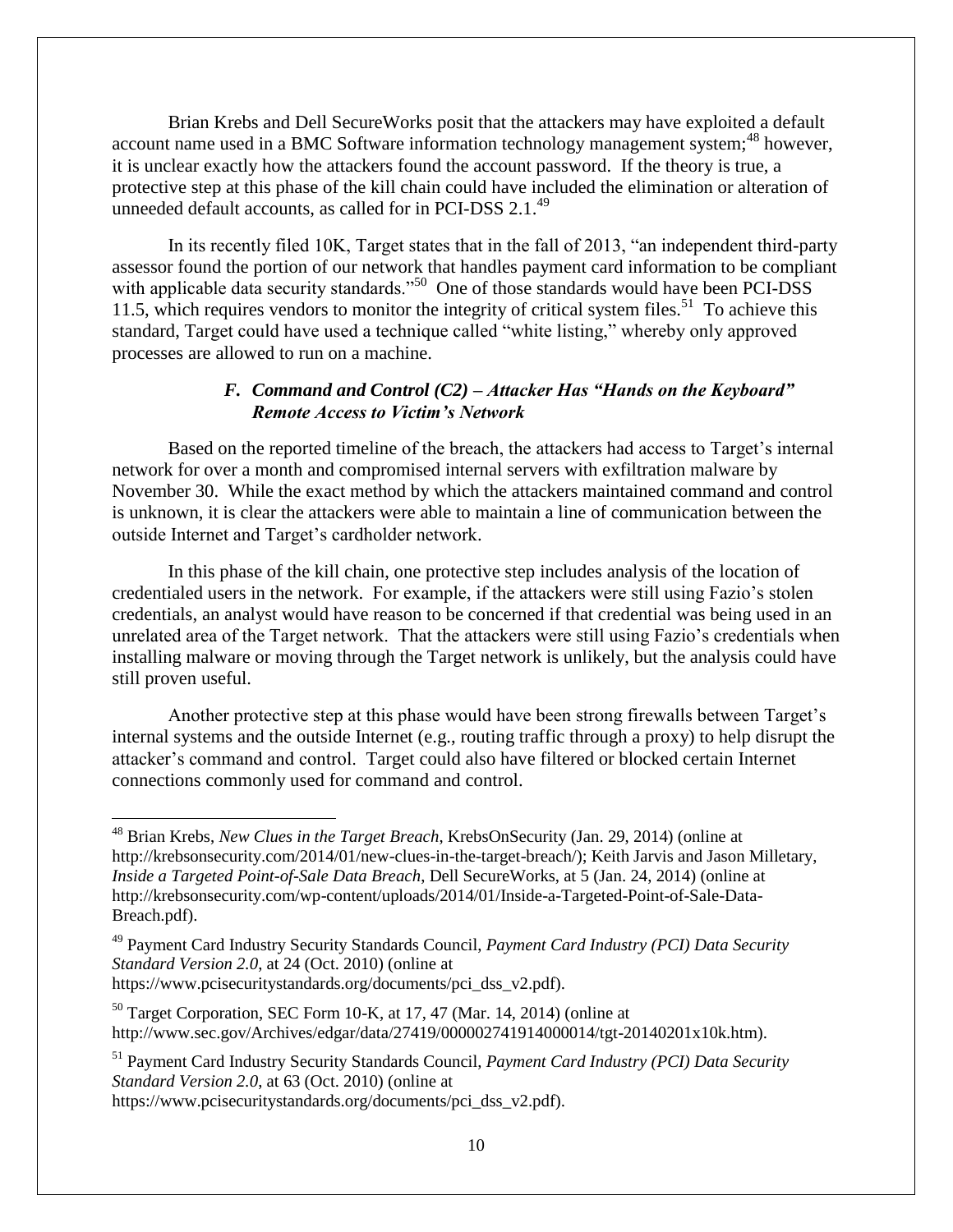#### *G. Actions on Objectives – Attacker Acts to Accomplish Data Exfiltration*

The attackers transmitted the stolen data to outside servers – at least one of which was located in Russia – in plain text via  $FTP^{52}$  (a standard method for transferring files) over the course of two weeks. At this phase of the kill chain, protective defensive steps could have included white listing approved FTP servers to which Target's network is allowed to upload data. For example, a white list could have dismissed connections between Target's network and Russia-based Internet servers. An analysis of data transmissions on Target's busy network may be like searching for a needle in a haystack, but an upload to a server in Russia presumably would have been flagged as suspicious if discovered.

Target's FireEye software reportedly did detect the data exfiltration malware and decoded the destination of servers on which data for millions of stolen credit cards were stored for days at a time. Acting on this information could have stopped the exfiltration, not only at this last stage, but especially during the "delivery" step on the kill chain.



*Figure 5 – Target's Possible Missed Opportunities*

 $\overline{\phantom{a}}$ 

<sup>52</sup> McAfee, *McAfee Labs Threats Report Fourth Quarter 2013,* at 7 (2013) (online at http://www.mcafee.com/us/resources/reports/rp-quarterly-threat-q4-2013.pdf).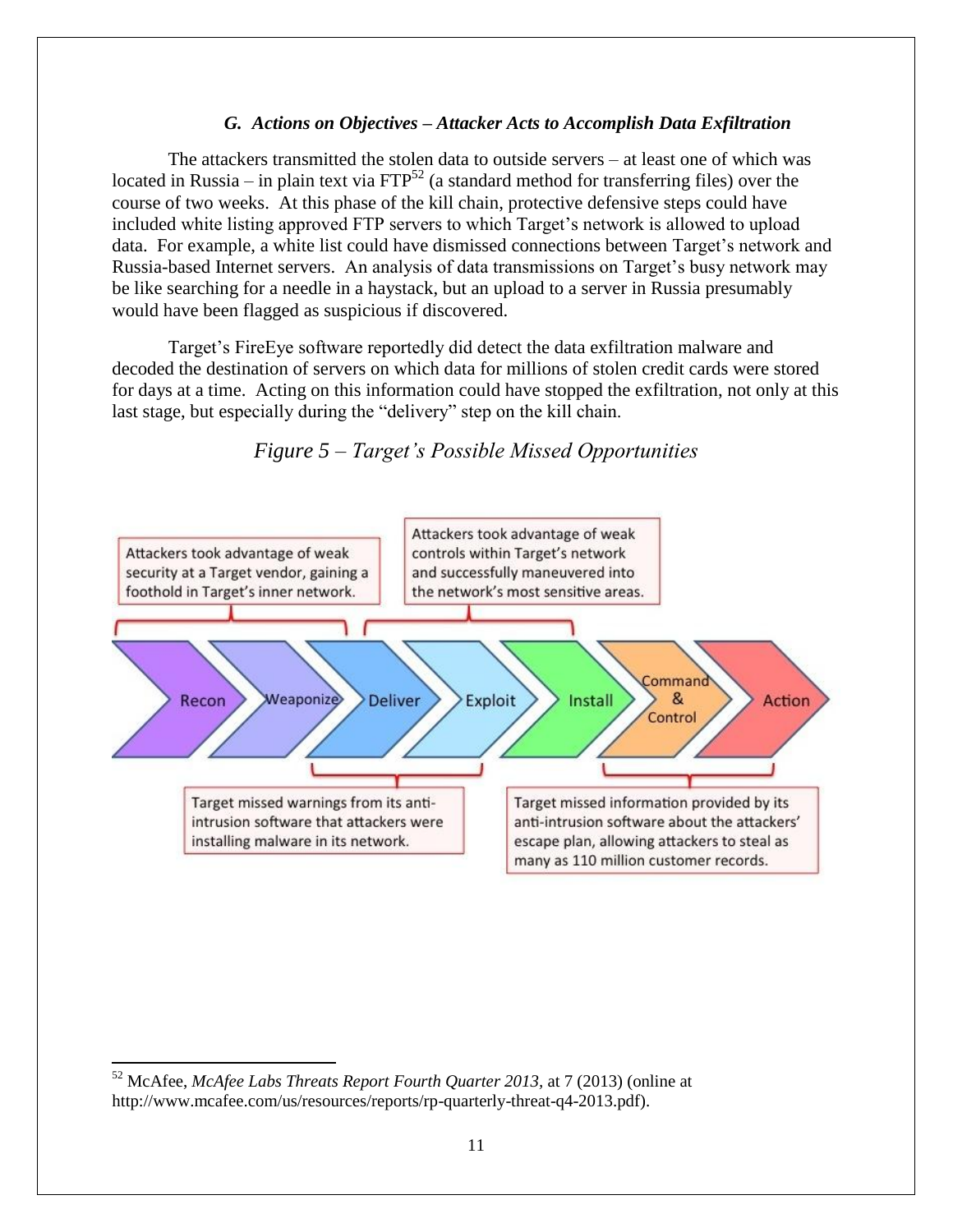

#### *Figure 6 – A Timeline of the Target Data Breach*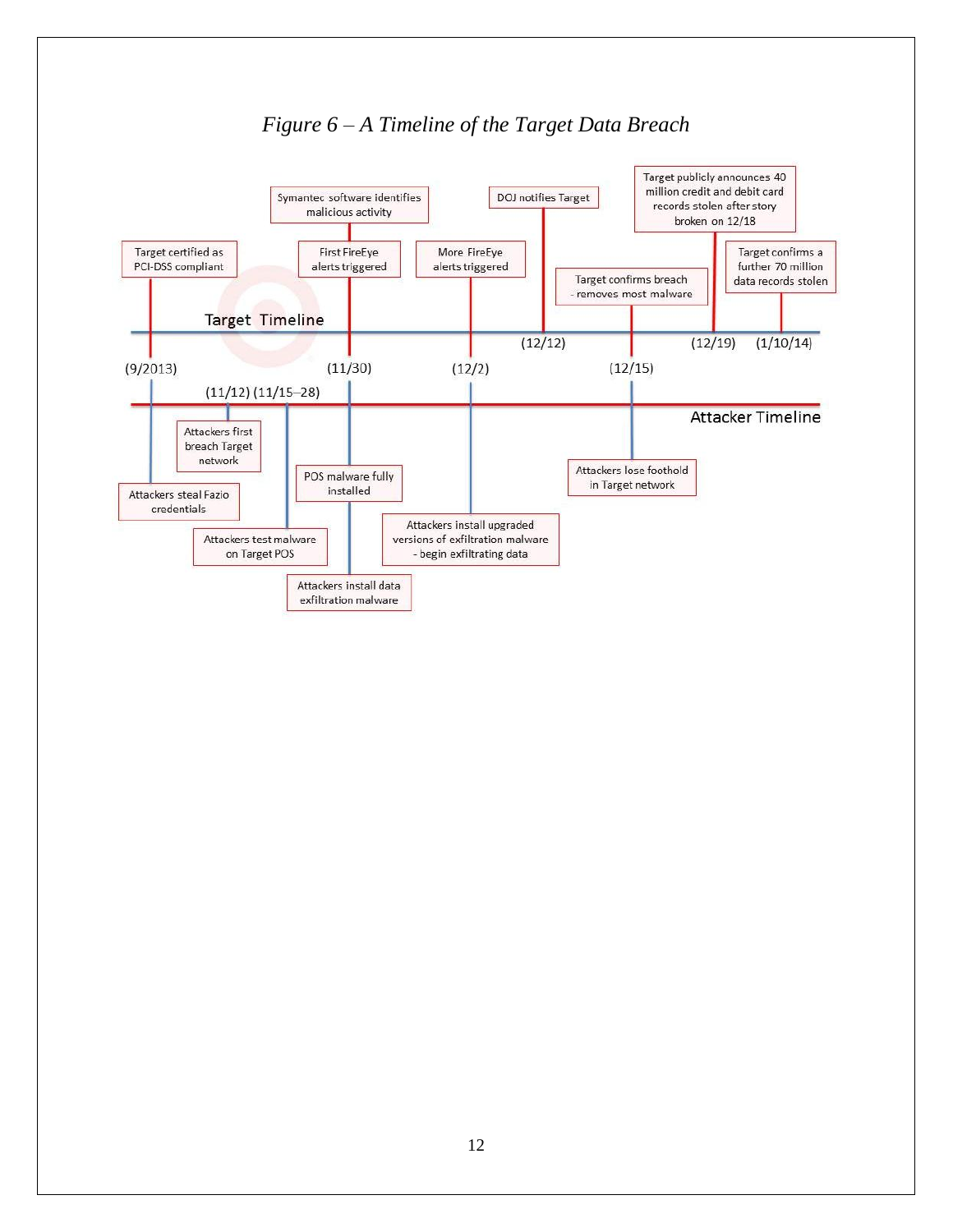

Appendix I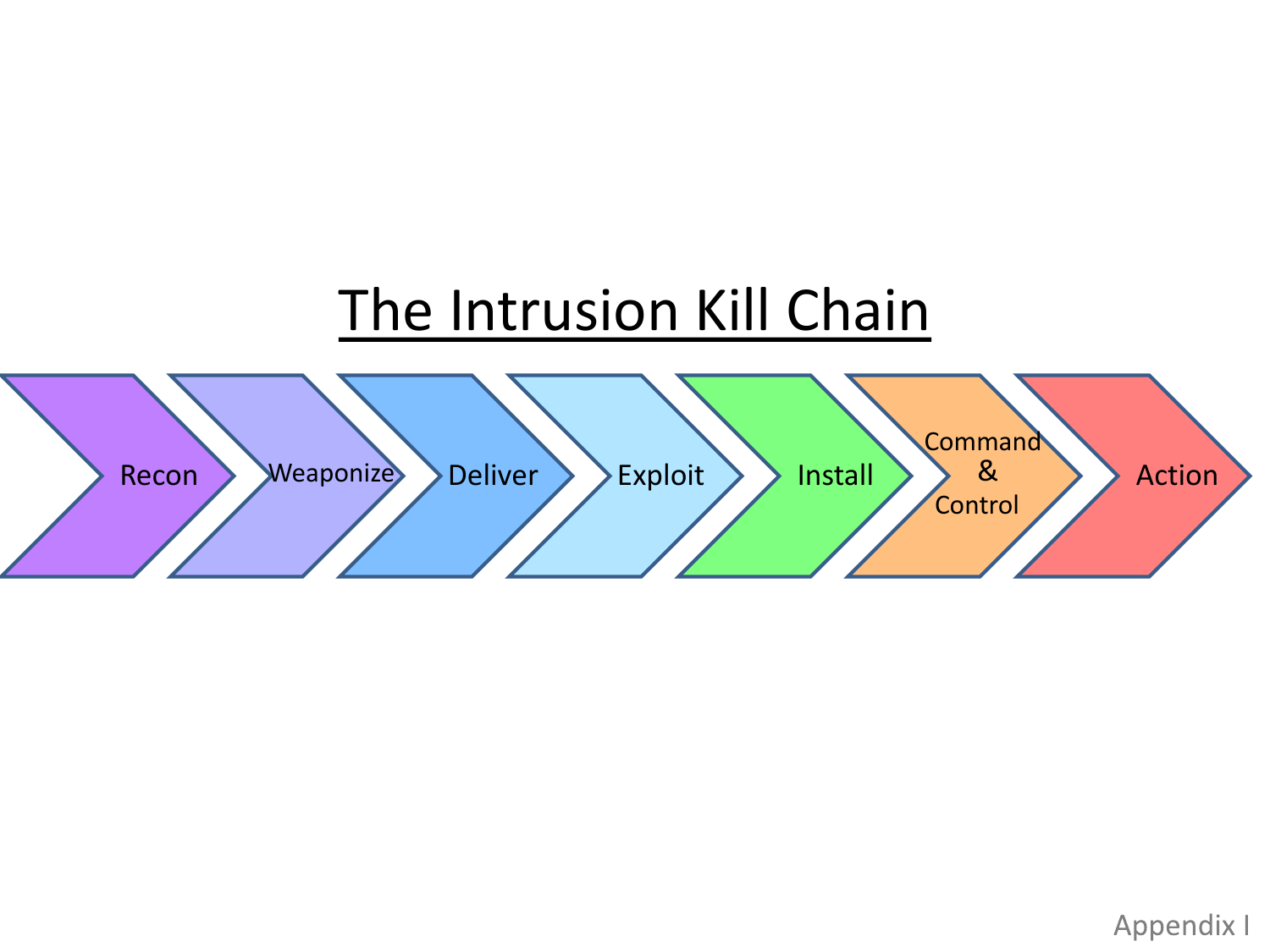### Phases of the Intrusion Kill Chain

Reconnaissance

Weaponization

**Delivery** 



Installation

Command & Control



Research, identification, and selection of targets

Pairing remote access malware with exploit into a deliverable payload (e.g. Adobe PDF and Microsoft Office files)

Transmission of weapon to target (e.g. via email attachments, websites, or USB drives)

Once delivered, the weapon's code is triggered, exploiting vulnerable applications or systems

The weapon installs a backdoor on a target's system allowing persistent access

Outside server communicates with the weapons providing "hands on keyboard access" inside the target's network.

The attacker works to achieve the objective of the intrusion, which can include exfiltration or destruction of data, or intrusion of another target

**Appendix II**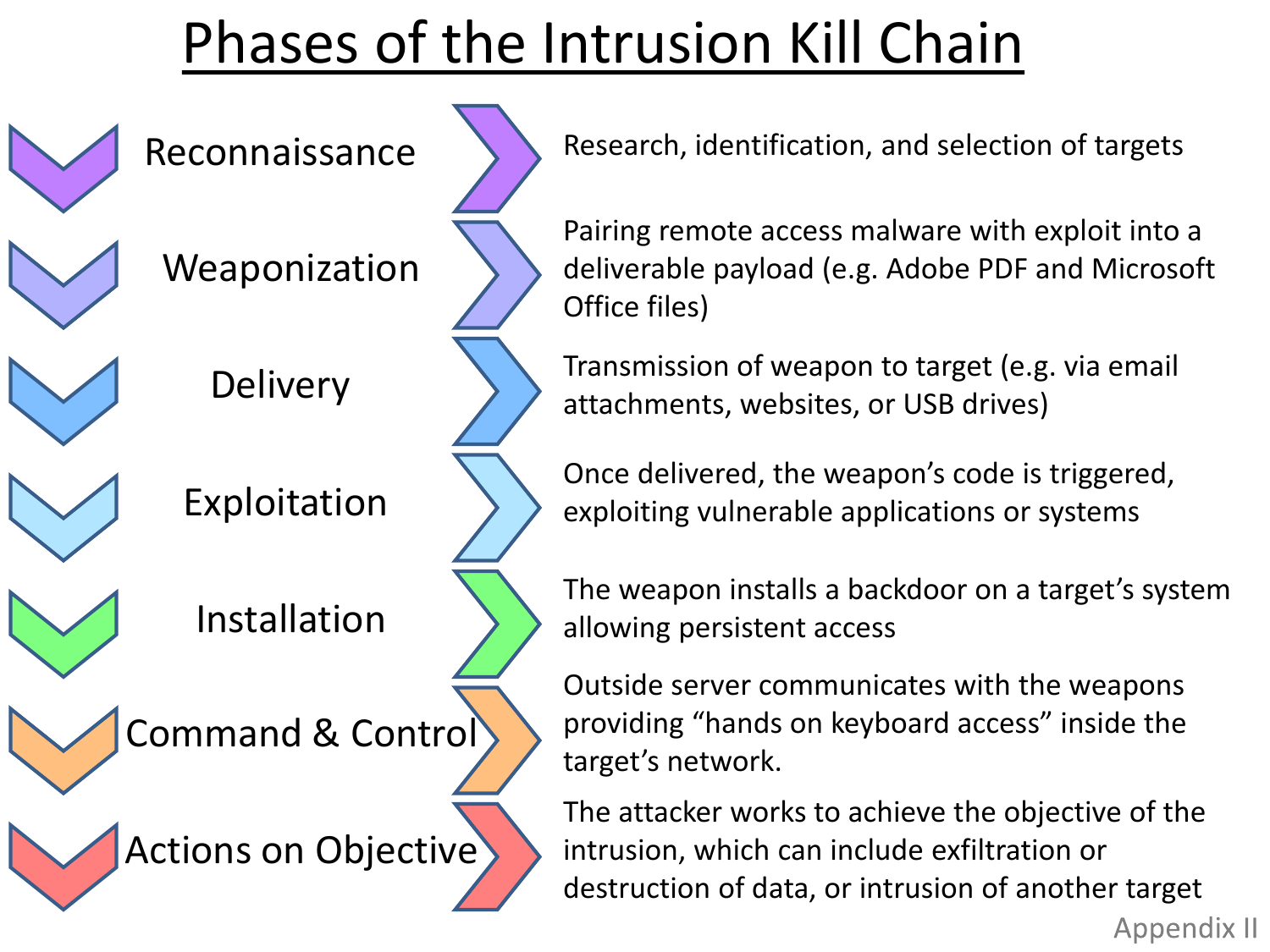# Target's Possible Missed Opportunities



#### Appendix III